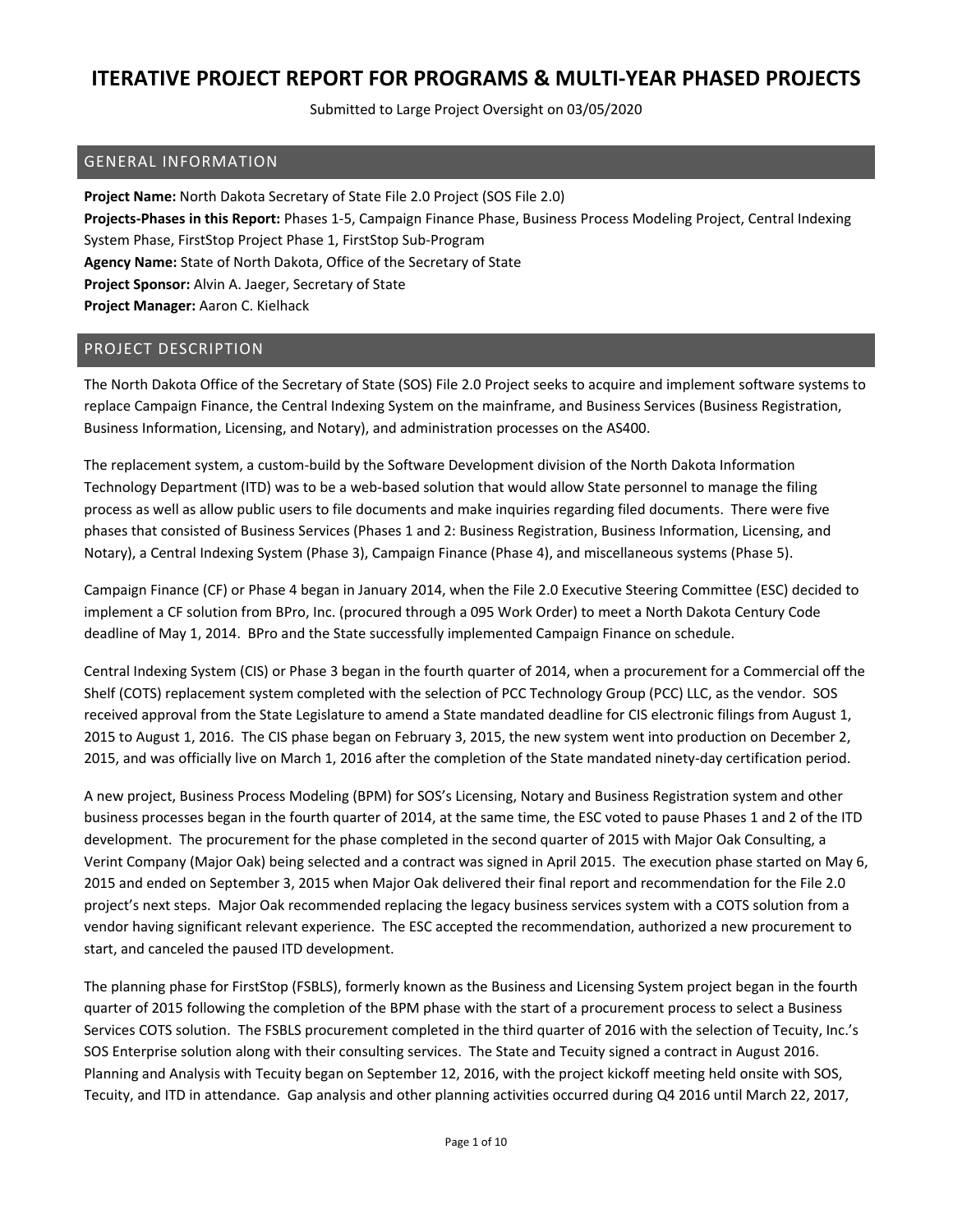Submitted to Large Project Oversight on 03/05/2020

when the ESC approved the finalized FSBLS Project Plan and Schedule. The baselined schedule currently has a go-live date for production for Thursday, May 4, 2018. The FSBLS project will include detailed requirements, data conversion‐migration, configuration, testing, training, and deployment of the solution that will replace the business registration, business information, licensing, and notary along with accounting/administration legacy applications on the AS400. During Q4 2017, SOS decided to name the new application and project First Stop. At the end of Q1 2018, the First Stop system is expected to go live during the summer of 2018 (June – August) as project team continued to refine the configuration and testing. During Q2 2018, the project team worked through the remaining configurations and testing of FirstStop modules for business registration, information, trademarks along with contractors (part of licensing). FirstStop now has estimated go live date for the week of October 15, 2018. The remaining modules including lobbyists (part of licensing) and notary are estimated to go live in production before the end of Q4 2018.

Due to underestimating the work effort and duration for FirstStop, the application did not go live during Q4 2018. Instead, the project team determined that the modules ready for production should be split from the rest of the application. At the same time, Tecuity requested payment for their work on the framework and modules ready for production. In order to provide payments to Tecuity, the ESC voted to split the project into two phases and amend the contract. The project contract was amended with an updated Scope of Work and compensation table with costs divided up between the phases. Phase 1 consisted of the modules for business registration, information, trademarks along with contractors (part of licensing) and Lobbyists. These modules went live in production on January 14, 2019 along with the FirstStop application framework for the SOS staff (back office) and the public (online portal).

Due unexpected support requirements for the live system, the SOS and Tecuity project team members were unable to focus their attention to Phase 2 planning in Q1 2019. As such, a corrective action plan was created during Q2 2019 for the FirstStop project and its phases in order to bring it back under control. The plan put Phase 1 in closeout (behind schedule and under budget), transferred funding for the remaining modules/functionality which were placed under a new Sub-Program of the File 2.0 Program. The remaining funding that was not allocated to the Sub‐Program was returned to SOS. The remaining functionality will be divided into separate projects (notary, miscellaneous filings, service of process, data requests, apostilles‐authentications and copy requests).

#### **Background**

Since 2004, two separate projects attempted unsuccessfully to replace the Business Services system on the AS400, the Campaign Finance system, along with a replacement for the mainframe based Central Indexing System (CIS). During the fourth quarter of 2010, ITD created an estimate for replacing SOS's legacy systems. SOS received an allocation for the 2011‐ 2013 biennium that was in line with the ITD estimate. Thus, a third project known as File 2.0 came into existence for having a new custom‐built system replace the existing Business Services (Business Registration, Business Information, Licensing, and Notary) for staff and public users, the Central Indexing System, Campaign Finance, and additional processes such as Century Code updates, Oaths of Office and Combative Sports.

After an extended analysis and requirements phase, the execution phase began on May 4, 2012. From May 2012 through November 2014, the project team worked through design, development and testing for the first two phases. Due to the considerable amount of redesign and rework along with extra testing in the attempt to complete the first two phases, the project went over budget and behind in schedule. In January 2014, the File 2.0 Executive Steering Committee (ESC) decided to halt Information Technology Department's (ITD) work on the Campaign Finance phase, and instead implement a solution from BPro, Inc. to meet a North Dakota Century Code deadline of May 1, 2014.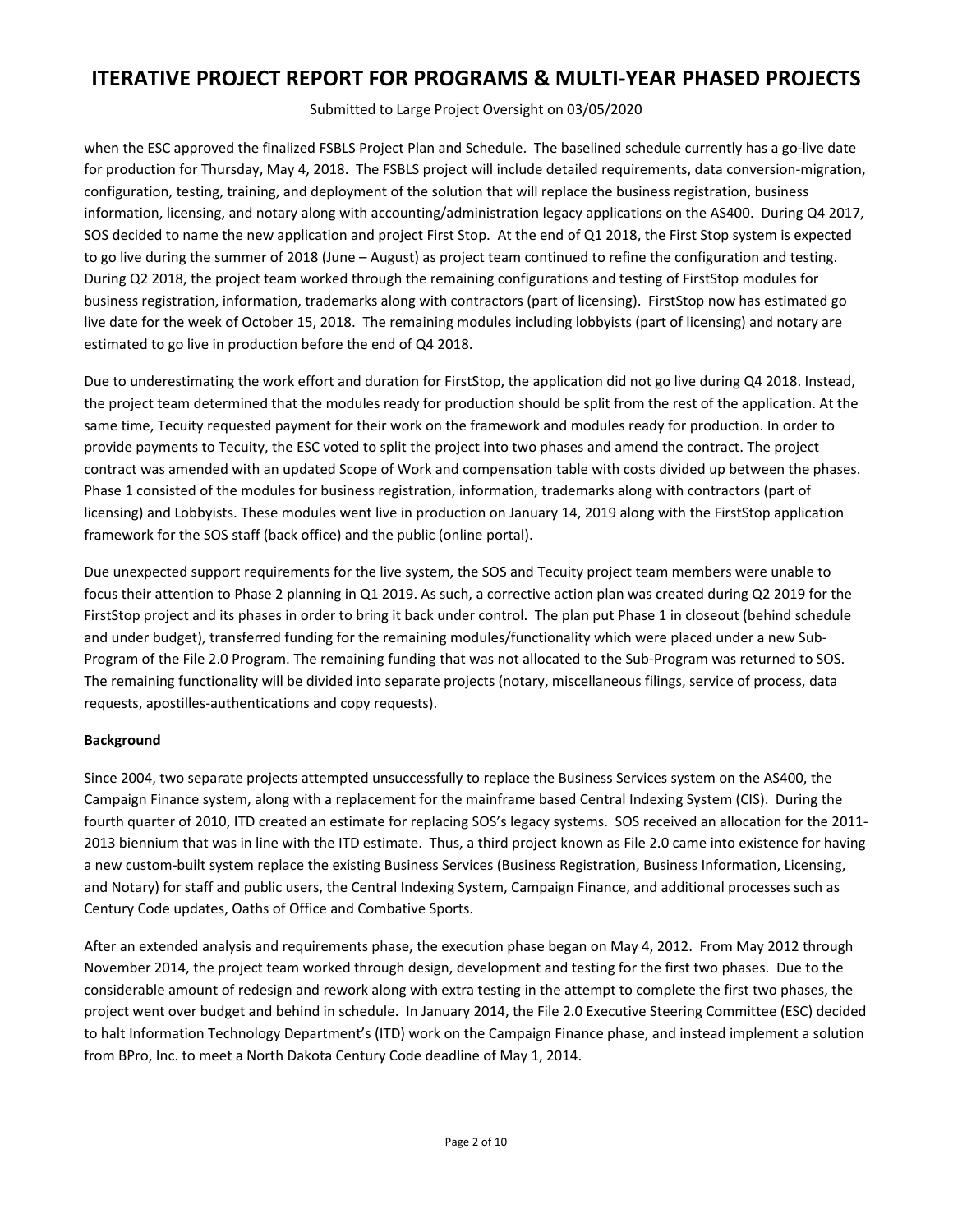Submitted to Large Project Oversight on 03/05/2020

After three months of re‐planning by the project team, the File 2.0 project was formally re‐baselined on March 31, 2014. The new baseline consisted of two Business Services phases and the Campaign Finance phase. ITD provided SOS a temporary loan from the Bank of North Dakota to cover the additional costs for the ongoing efforts to complete Phases 1 and 2 (later repaid by SOS from a 2015‐2017 appropriation).

In the second quarter of 2014, the ESC decided that given how much COTS solutions had matured since the start of the File 2.0 project, that one should replace the current mainframe‐based CIS instead of having ITD build a CIS system. The ESC also decided to place all ITD's work related to the two Business Services phases on hold until further notice as it was determined that the limited funding and SOS resources available were needed for the CIS phase. Meeting the mandated deadline of August 1, 2015, for electronic filing was also in question at the time.

A separate procurement initiated in the fourth quarter of 2014 for Business Process Modeling (BPM) on SOS's Business Services system and other processes. After the completion of the BPM phase in third quarter of 2015, an additional procurement began for a COTS system, later known as FirstStop (FSBLS), to replace the AS400 Business Services system. The File 2.0 project began using the Iterative Project Report in Q3 2016 to provide quarterly reporting on the new FSBLS project to Large Project Oversight. The format allows FSBLS to report budget and schedule actuals, along with variance separately from the previous project or phases of File 2.0. The iterative reporting provides a more accurate status and variance for FSBLS, while still maintaining the history of the overall File 2.0 project.

#### BUSINESS NEEDS AND PROBLEMS

North Dakota's Secretary of State (SOS) seeks to acquire and implement software systems to replace the mainframe Central Indexing System and the business services system on the AS400, which is for business registration, business information, licensing, notary, and administration processes.

#### PROJECT FORMAT

**Project Start Date:** 03/22/2017 for FSBLS

**Budget Allocation at Time of Initial Start Date:** \$3,050,000

**How Many Phases Expected at Time of Initial Start Date:** One

**Phased Approach Description:** FSBLS is the final project for File 2.0. The project description‐background section of this report contains information on the previous File 2.0 phases and projects.

**Estimated End Date for All Phases Known at Time of Initial Start Date:** Expectations are that FSBLS will go‐live on 05/04/2018 and a final closeout date of 09/14/2018.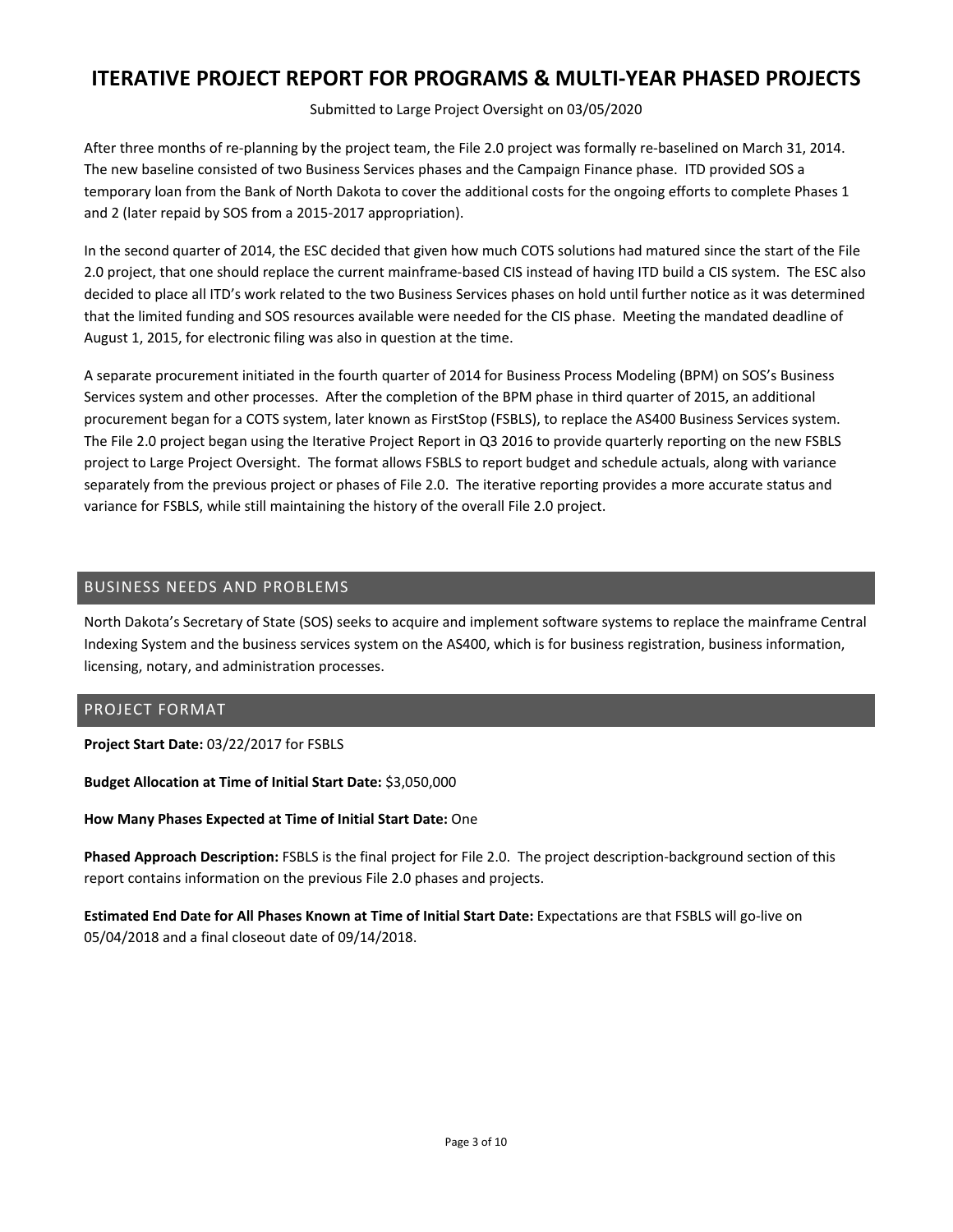Submitted to Large Project Oversight on 03/05/2020

### PROJECT ROAD MAP

The project road map shows the high-level plan or vision for the project's phases. It also offers a picture of the lifespan for all the effort needed for achieving the business objectives.

| Project or         | <b>Title</b>        | <b>Scope Statement</b>                                                                             | <b>Estimated</b> | <b>Estimated</b> |
|--------------------|---------------------|----------------------------------------------------------------------------------------------------|------------------|------------------|
| Phase              |                     |                                                                                                    | <b>Duration</b>  | <b>Budget</b>    |
|                    |                     |                                                                                                    | (months)         |                  |
| Phases 1-5         | <b>Custom Build</b> | CANCELED: The scope is to analyze the business                                                     | 30 Months        | \$3,468,428      |
|                    | (ITD)               | needs of the SOS, e.g., operations supporting<br>central indexing, accounting, licensing, business |                  |                  |
|                    |                     |                                                                                                    |                  |                  |
|                    |                     | registration, campaign finance, public documents,                                                  |                  |                  |
|                    |                     | combative sports, and all other areas of the SOS<br>office except for election administration.     |                  |                  |
|                    |                     | Implement software systems to replace the                                                          |                  |                  |
|                    |                     |                                                                                                    |                  |                  |
|                    |                     | mainframe Central Indexing System, the AS400 for                                                   |                  |                  |
|                    |                     | accounting and business services, and the                                                          |                  |                  |
| CF Phase           |                     | WebSphere program for campaign finance.                                                            | 3 Months         | \$56,000         |
|                    | Campaign            | COMPLETED: BPro will implement an online                                                           |                  |                  |
|                    | Finance (BPro)      | solution for campaign finance reporting as required                                                |                  |                  |
| <b>BPM Project</b> | <b>Business</b>     | by state law.                                                                                      | 4 Months         | \$400,000        |
|                    | Process             | COMPLETED: Review, analyze, and document the                                                       |                  |                  |
|                    | Modeling            | businesses of SOS except for election                                                              |                  |                  |
|                    |                     | administration, campaign finance, and Central                                                      |                  |                  |
|                    | (Major Oak)         | Indexing using standard methodologies and tools                                                    |                  |                  |
|                    |                     | for business process modeling, analysis, and                                                       |                  |                  |
|                    |                     | research and business strategy. Major Oak will                                                     |                  |                  |
|                    |                     | direct, facilitate, develop and document business                                                  |                  |                  |
|                    |                     | process models of SOS, as well as document core                                                    |                  |                  |
|                    |                     | business requirements for a future system, and                                                     |                  |                  |
|                    |                     | analyze requirements and other information to                                                      |                  |                  |
|                    |                     | provide strategic recommendations regarding a                                                      |                  |                  |
|                    |                     | build vs. buy decision point.                                                                      |                  |                  |
| CIS Phase          | Central             | COMPLETED: The scope of the CIS phase is to                                                        | 10 Months*       | \$870,733        |
|                    | Indexing            | analyze the business needs of the SOS, e.g.,                                                       |                  |                  |
|                    | System (PCC)        | operations supporting central indexing and                                                         |                  |                  |
|                    |                     | implement the Cenuity solution from PCC to                                                         |                  |                  |
|                    |                     | replace the mainframe Central Indexing System.                                                     |                  |                  |
|                    |                     | The new system will be a web-based/ browser                                                        |                  |                  |
|                    |                     | neutral application that will enable the banking                                                   |                  |                  |
|                    |                     | and lending communities to conduct their Central                                                   |                  |                  |
|                    |                     | Indexing related work such as (but not limited to)                                                 |                  |                  |
|                    |                     | filing and amending liens and conducting searches.                                                 |                  |                  |
|                    |                     | Additionally, PCC will provide training to the SOS                                                 |                  |                  |
|                    |                     | staff on the new operating system processes.                                                       |                  |                  |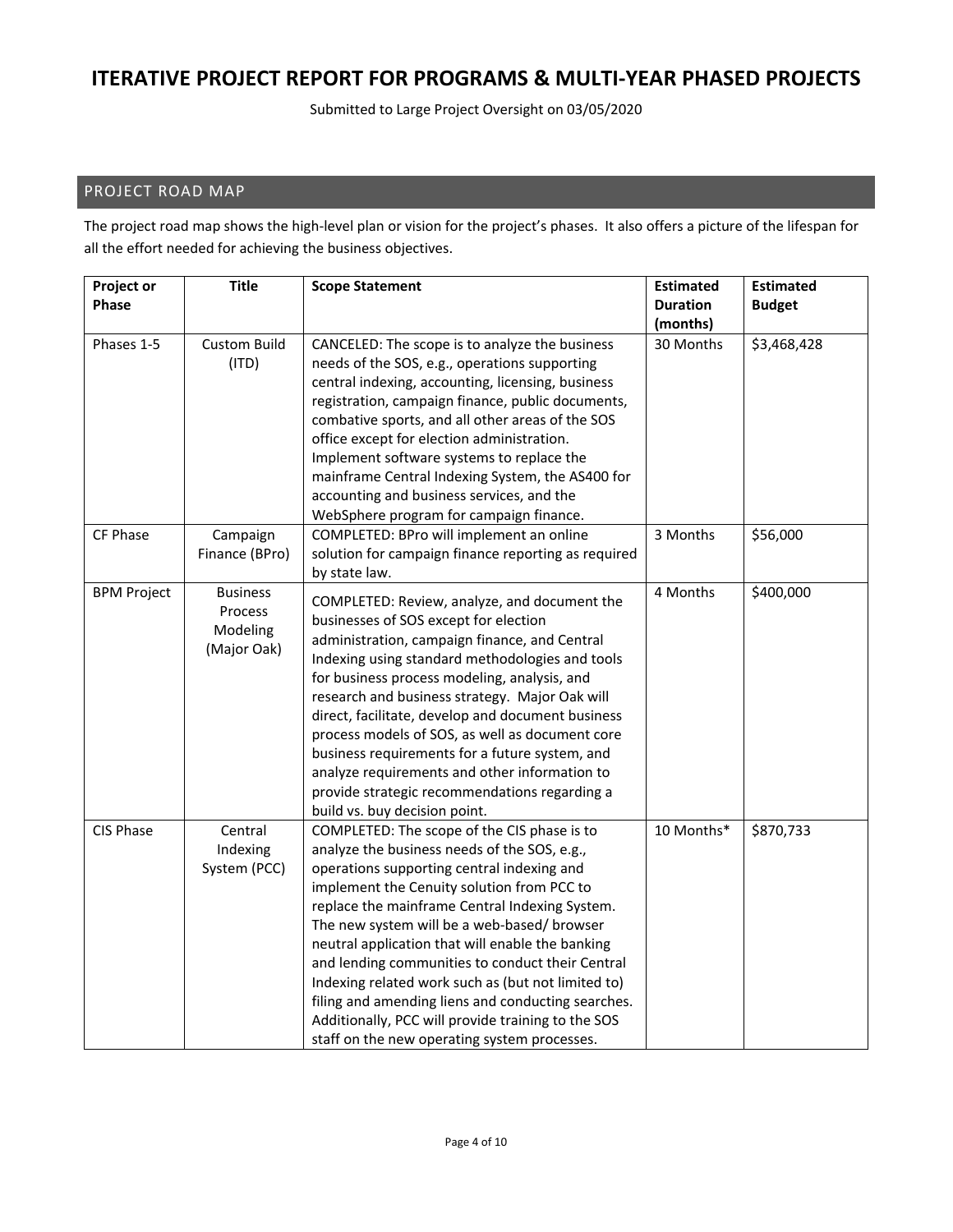| Project or<br>Phase      | <b>Title</b>                                                    | <b>Scope Statement</b>                                                                                                                                                                                                                                                                                                           | <b>Estimated</b><br><b>Duration</b><br>(months) | <b>Estimated</b><br><b>Budget</b> |
|--------------------------|-----------------------------------------------------------------|----------------------------------------------------------------------------------------------------------------------------------------------------------------------------------------------------------------------------------------------------------------------------------------------------------------------------------|-------------------------------------------------|-----------------------------------|
| <b>FSBLS</b><br>Project  | FirstStop<br>(Business and<br>Licensing<br>System)<br>(Tecuity) | COMPLETED: Phase One of the FirstStop Project<br>delivered detailed requirements, configuration,<br>data conversion-migration, testing, training, and<br>deployment for the replacement of the legacy<br>business registration, business information,<br>licensing, notary and administration/accounting<br>legacy applications. | 23 Months                                       | \$3,050,000                       |
| FirstStop<br>Sub-Program | FirstStop-<br>Remaining<br>Functionality                        | In Planning and Execution: FirstStop SubProgram<br>Enhancement AR Project (CR #8)                                                                                                                                                                                                                                                | 1 Month                                         | \$31,051                          |
|                          |                                                                 | FirstStop SubProgram Data Requests (Lists) Project                                                                                                                                                                                                                                                                               | 1.5 Months                                      | \$19,527                          |
|                          |                                                                 | FirstStop SubProgram Miscellaneous Filings Project                                                                                                                                                                                                                                                                               | <b>TBD</b>                                      | \$34,328                          |
|                          |                                                                 | FirstStop SubProgram Notary/ Apostilles-<br><b>Authentications Project</b>                                                                                                                                                                                                                                                       | 4 Months                                        | \$98,231                          |
|                          |                                                                 | FirstStop SubProgram Service of Process Project                                                                                                                                                                                                                                                                                  | TBD                                             | \$19,527                          |
|                          |                                                                 | FirstStop SubProgram Copy Requests Project                                                                                                                                                                                                                                                                                       | <b>TBD</b>                                      | \$155,313                         |

Submitted to Large Project Oversight on 03/05/2020

**Notes: \*** The Central Indexing System (CIS) had a seven‐month execution phase schedule, when the phase was completed, CIS entered a ninety‐day certification period and once that was complete, the system went live in production on March 1, 2016.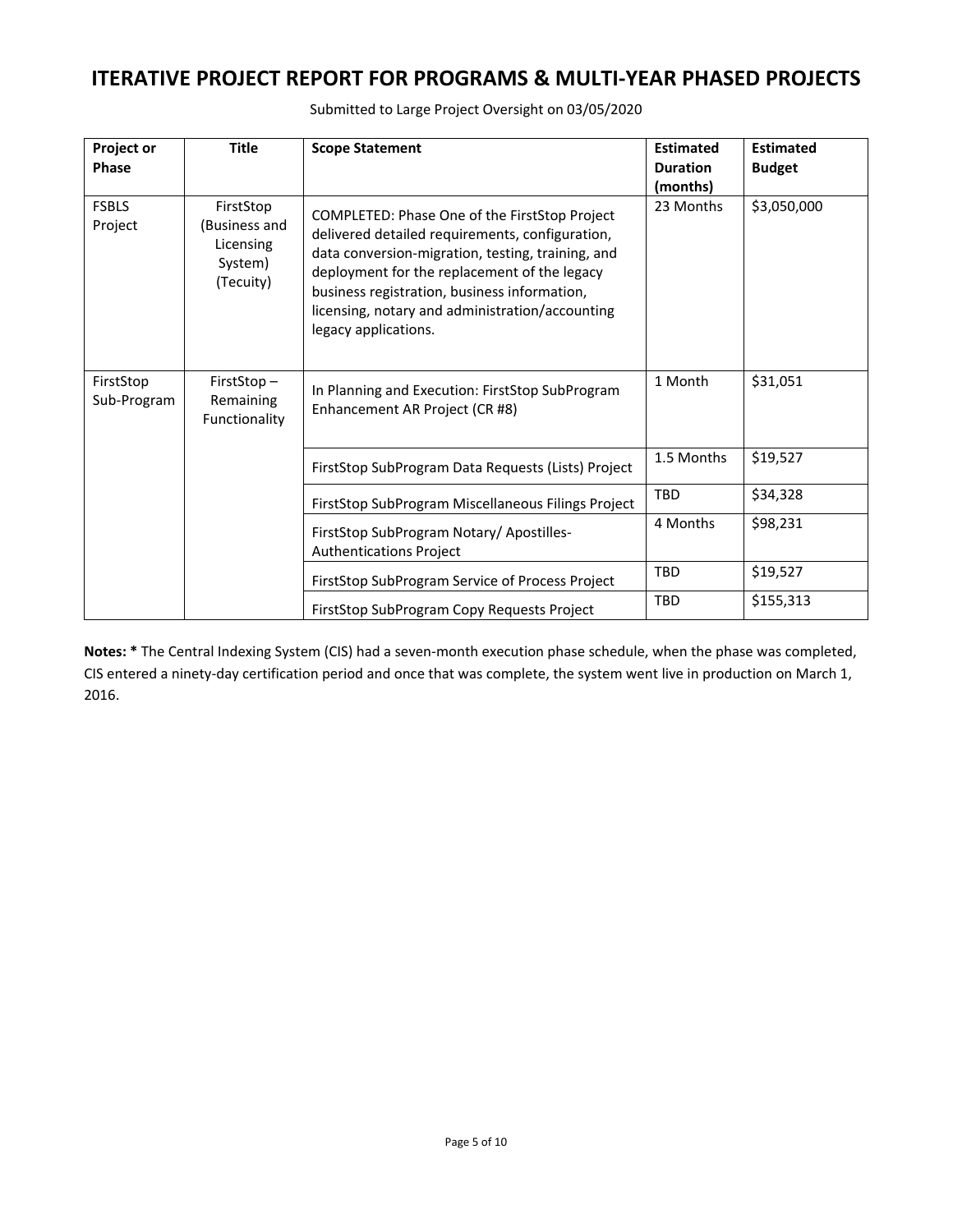Submitted to Large Project Oversight on 03/05/2020

#### PROJECT BASELINES

The baselines below are for only those projects or phases that are out of planning. At the completion of a project or phase, a new planning effort will occur to baseline the next project/phase along with the recording of any known actual finish dates and costs for completed projects/phases. The project team will continue to submit the iterative project report with the new information until the completion of the File 2.0.

| <b>Project-Phase</b> | <b>Status</b> | <b>Baseline</b>   | <b>Baseline</b> | <b>Baseline</b> | <b>Actual</b>      | <b>Schedule</b> | <b>Actual</b> | Cost          |
|----------------------|---------------|-------------------|-----------------|-----------------|--------------------|-----------------|---------------|---------------|
|                      |               | <b>Start Date</b> | <b>End Date</b> | <b>Budget</b>   | <b>Finish Date</b> | Variance        | Cost          | Variance      |
| Phases 1-5           | Canceled      | 05/04/2012        | 10/03/2014      | \$3,468,428     | 11/06/2014         | 3%              | \$4,001,232   | 15%           |
|                      |               |                   |                 |                 |                    | <b>Behind</b>   |               | Over          |
|                      |               |                   |                 |                 |                    | Schedule        |               | <b>Budget</b> |
| CF                   | Completed     | 02/01/2014        | 05/01/2014      | \$56,000        | 05/01/2014         | On              | \$60,665      | 8% Over       |
|                      |               |                   |                 |                 |                    | Schedule        |               | <b>Budget</b> |
| <b>BPM</b>           | Completed     | 05/06/2015        | 09/04/2015      | \$400,000       | 09/04/2015         | On              | \$400,000     | On            |
|                      |               |                   |                 |                 |                    | Schedule        |               | <b>Budget</b> |
| <b>CIS</b>           | Completed     | 02/03/2015        | 11/11/2015      | \$870,733       | 12/01/2015         | 8.7%            | \$888,390     | 2% Over       |
|                      |               |                   |                 |                 |                    | Behind          |               | <b>Budget</b> |
|                      |               |                   |                 |                 |                    | Schedule        |               |               |
| FS Phase 1           | Completed     | 03/22/2017        | 09/14/2018      | \$3,050,000     | 01/14/2019         | 13.4%           |               | 26%           |
|                      |               |                   |                 |                 |                    | Behind          | \$1,121,742   | Under         |
|                      |               |                   |                 |                 |                    | Schedule        |               | <b>Budget</b> |
| FS Sub-Program       |               |                   |                 |                 |                    |                 |               |               |
| <b>FS</b>            | Completed     | 08/26/2019        | 09/23/2019      | \$31,051        | 09/23/2019         | On              | \$30,933      | 5%            |
| Enhancement          |               |                   |                 |                 |                    | Schedule        |               | Under         |
| <b>AR</b>            |               |                   |                 |                 |                    |                 |               | <b>Budget</b> |
| FS Data              | Completed     | 10/03/2019        | 11/18/2019      | \$19,527        | 11/13/2019         | 3%              | \$15,912      | 6%            |
| Requests (Lists)     |               |                   |                 |                 |                    | Ahead of        |               | Under         |
|                      |               |                   |                 |                 |                    | Schedule        |               | <b>Budget</b> |
| <b>FS</b>            | Initiation    |                   |                 | \$34,328        |                    |                 |               |               |
| Miscellaneous        |               |                   |                 |                 |                    |                 |               |               |
| Filings              |               |                   |                 |                 |                    |                 |               |               |
| FS Notary/           | Execution     | 12/16/2019        | 04/17/2020      | \$98,231        | <b>TBD</b>         | On              | <b>TBD</b>    | On            |
| Apostilles-          |               |                   |                 |                 |                    | Schedule        |               | <b>Budget</b> |
| Authentications      |               |                   |                 |                 |                    |                 |               |               |
| FS Service of        | Initiation    |                   |                 | \$19,527        |                    |                 |               |               |
| Process              |               |                   |                 |                 |                    |                 |               |               |
| FS Copy              | Initiation    |                   |                 | \$155,313       |                    |                 |               |               |
| Requests             |               |                   |                 |                 |                    |                 |               |               |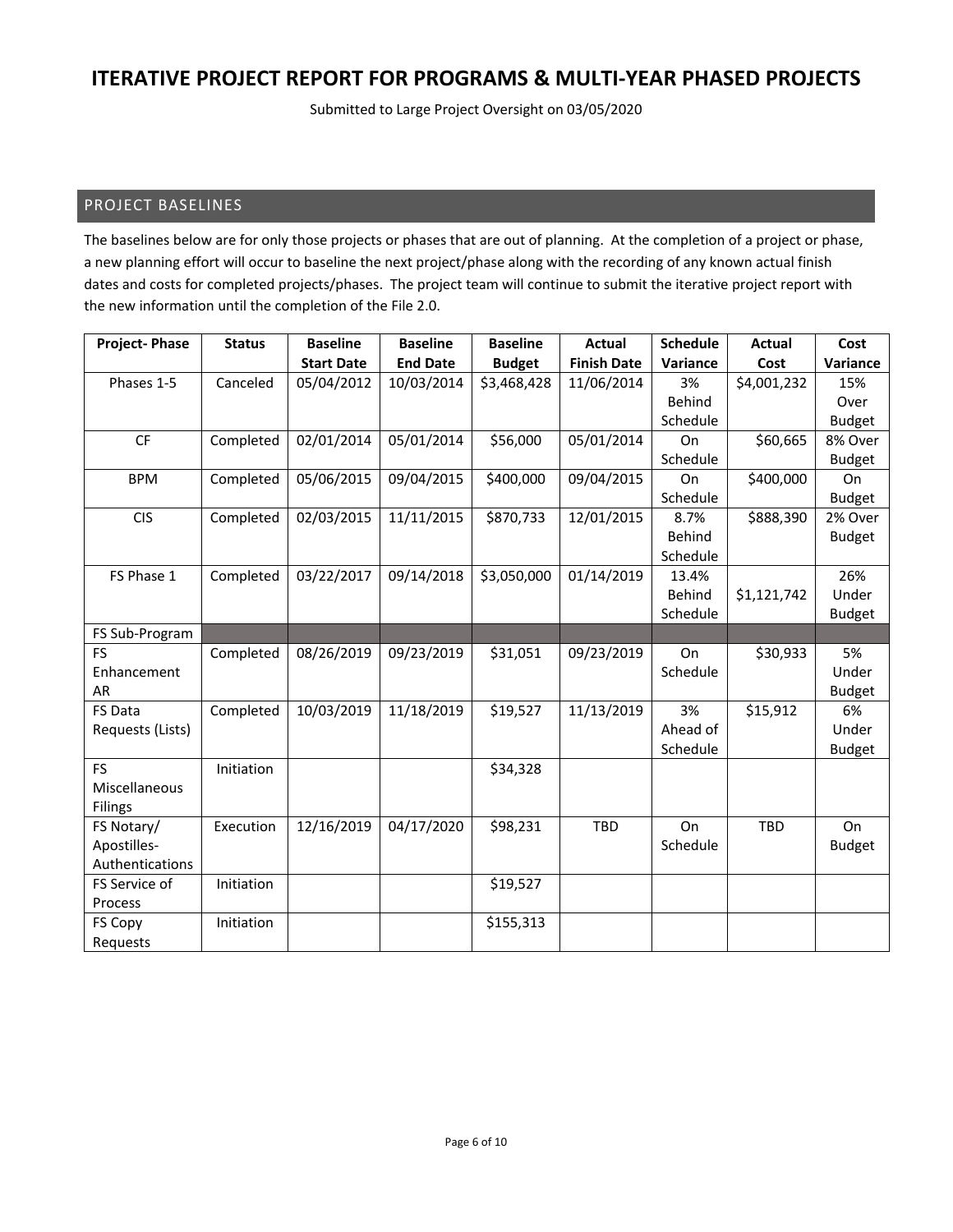Submitted to Large Project Oversight on 03/05/2020

#### OBJECTIVES

| <b>Phase</b>                   | <b>Business Objective</b>                                                                                                                                      | <b>Measurement Description</b>                                                                                                                                       | Met/<br><b>Not Met</b> | <b>Measurement Outcome</b>                                                                                              |
|--------------------------------|----------------------------------------------------------------------------------------------------------------------------------------------------------------|----------------------------------------------------------------------------------------------------------------------------------------------------------------------|------------------------|-------------------------------------------------------------------------------------------------------------------------|
| Phases 1-5                     | Replace all SOS systems<br>(excluding ND Voices)                                                                                                               | 100% of the SOS business units'<br>systems are replaced with the<br>ITD custom built system, and<br>the AS400 and Mainframe<br>based systems are retired             | Not Met                | Phases 1-5 were paused on<br>11/06/14 and subsequently<br>canceled on 09/14/2015 by<br>the File 2.0 ESC                 |
| CF Phase                       | Online Campaign<br><b>Finance Reporting</b>                                                                                                                    | Campaign finance reporting is<br>100% online by 05/01/2014                                                                                                           | Met                    | System went live before the<br>mandated (NDCC) deadline                                                                 |
| <b>BPM Project</b>             | Process modeling<br>(current/future state)<br>and future systems<br>strategy with<br>recommendation<br>deliverables (seven total)                              | SOS/ESC acceptance of all<br>seven deliverables for BPM<br>including final<br>report/recommendation                                                                  | Met                    | Vendor delivered all seven<br>deliverables including final<br>report/recommendation                                     |
| CIS Phase                      | Replace mainframe<br>Central Indexing System<br>with online COTS<br>solution for all CIS filings                                                               | All CIS filings are completed<br>100% online with minimal<br>assistance from SOS staff after<br>system go live                                                       | Met                    | All CIS filings are now filed<br>online using the new system                                                            |
| <b>FS Project</b><br>(Phase 1) | <b>Replace legacy Business</b><br>Services (Business<br>Registration, Business<br>Information, Licensing<br>and Notary) system and<br>administrative processes | All Phase 1 FirstStop<br>deliverables completed as per<br>acceptance criteria and<br>acceptance process as<br>described in the amended<br>Contract and Scope of Work | Met                    | <b>Implemented Business</b><br><b>Registration, Business</b><br>Information, Licensing for<br>Contractors and Lobbyists |
| FS Sub-<br>Program             | Replace legacy services<br>for Notary, Data<br>Requests, Misc. Filings,<br>Apostilles-<br>Authentications, Service                                             | All Phase 2 FirstStop<br>deliverables completed as per<br>acceptance criteria and<br>acceptance process as<br>described in the amended<br>Contract and Scope of Work |                        |                                                                                                                         |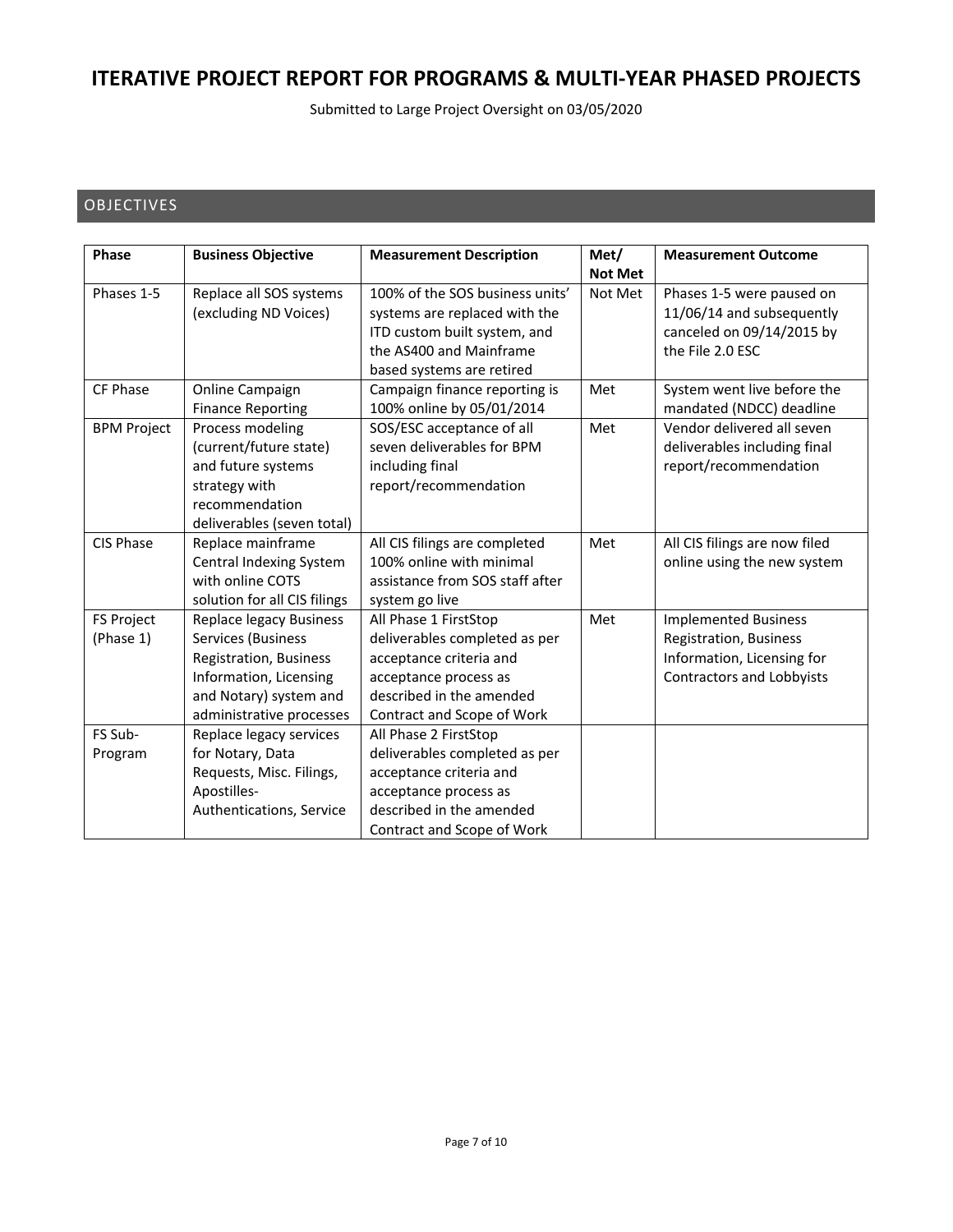Submitted to Large Project Oversight on 03/05/2020

#### POST‐IMPLEMENTATION REPORT

Post-Implementation Reports occur after each project or phase is completed. A "PIR" is a process that utilizes surveys and meetings to determine what happened in the project/phase. The PIR also identifies actions for improvements going forward. Typical PIR findings include, "What did we do well?" "What did we learn?" "What should we do differently next time?"

| Phase      | Lesson learned, success story, idea for next time, etc.                                                                  |  |  |
|------------|--------------------------------------------------------------------------------------------------------------------------|--|--|
| Phases 1-5 | <b>Success Stories:</b>                                                                                                  |  |  |
|            | Co-location of development team with the agency.<br>1.                                                                   |  |  |
|            | Closer interaction between the team led to quicker decisions and answers to questions.<br>2.                             |  |  |
|            | White boarding during Phase 2A worked well.<br>3.                                                                        |  |  |
|            | Continued to adjust/adapt to changes during the project, as flexibility is important with a large<br>4.                  |  |  |
|            | project.                                                                                                                 |  |  |
|            | Lessons Learned:                                                                                                         |  |  |
|            | Need to the research/requirements or Business Process Modeling (BPM) first - request that<br>1.                          |  |  |
|            | funding in one session - once that is complete, then request separate funding in the next                                |  |  |
|            | session for the project that may come out of the BPM.                                                                    |  |  |
|            | Difficult to do a large project over a long period.<br>2.                                                                |  |  |
|            | For a project this large- a custom build should probably be the last option selected for a system<br>3.<br>this complex. |  |  |
|            | Need to have one Technical Lead or "Tech Lead" assigned to the project team- not a BA type or<br>4.                      |  |  |
|            | a ITD Team Leader, but someone who is just as technical as the developers- they would decide                             |  |  |
|            | who works on which area, ensures that unit testing is happening properly. They would be                                  |  |  |
|            | involved with the project as soon as the Requirements gathering is completed and Analysis is                             |  |  |
|            | underway.                                                                                                                |  |  |
|            | Involve ITD QA team at the beginning of the project during the Analysis phase - test planning<br>5.                      |  |  |
|            | typically starts then - they usually work closely with the BA types at this point and with the                           |  |  |
|            | Agency to understand their business processes.                                                                           |  |  |
|            | Use Cases should be created during the Requirements/Analysis Phase, especially since this<br>6.                          |  |  |
|            | system requires user interaction for both the back office and public facing portions.                                    |  |  |
|            | Consider using/hiring actual technical designers/architects for the technical Design phases<br>7.                        |  |  |
|            | instead of using BA types. Design needs to include not only the User Interface, but also the                             |  |  |
|            | database as well.                                                                                                        |  |  |
| CF Phase   | <b>Success Stories:</b>                                                                                                  |  |  |
|            | Deployment steps went well; the ITD Database Administrator was very helpful.<br>1.                                       |  |  |
|            | The application was implemented on schedule as required by ND state law.<br>2.                                           |  |  |
|            | Lessons Learned:                                                                                                         |  |  |
|            | The weekly status meetings held by the ITD Project Manager for SOS, BPro and ITD should<br>3.                            |  |  |
|            | have been replicated earlier in the phase as weekly meetings between BPro and SOS to                                     |  |  |
|            | review design and develop as it would have led to less "all-nighters" at the end of the                                  |  |  |
|            | phase.                                                                                                                   |  |  |
|            | Timeframe was very tight for the phase.<br>4.                                                                            |  |  |
|            | SOS always thinks in A-Z flow, whereas sometimes "N" then "C" need to be<br>5.                                           |  |  |
|            | designed/developed first - for example, the Home Page was the first component, but it                                    |  |  |
|            | really needed the other components such as Registration to work properly.                                                |  |  |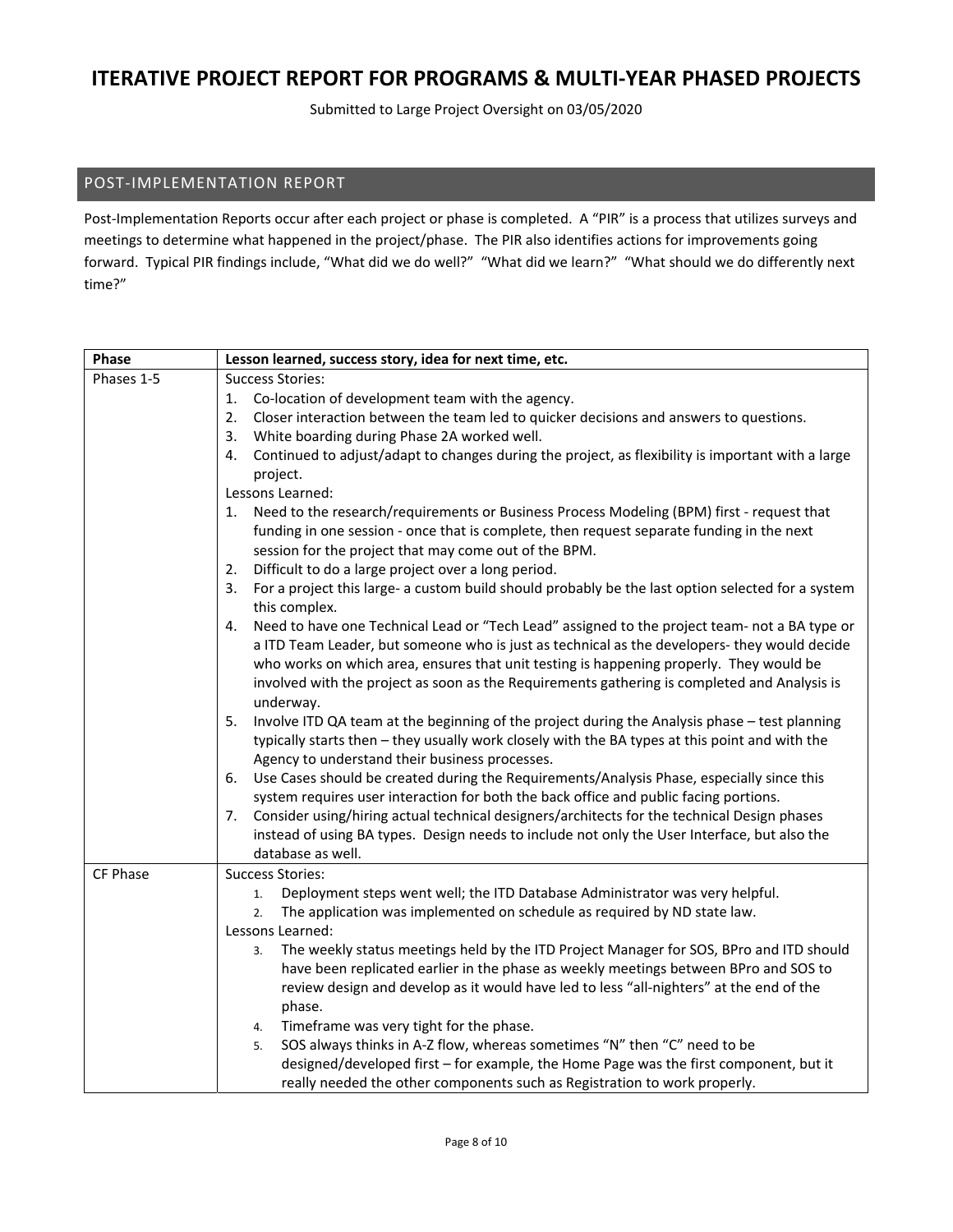|                    | For LDAP it was difficult to be connected to the right resources at ITD, wasn't clear that it<br>6. |
|--------------------|-----------------------------------------------------------------------------------------------------|
|                    | was a web service.                                                                                  |
| <b>BPM Project</b> | <b>Success Stories:</b>                                                                             |
|                    | 1. The office was able to implement some "quick wins" that were identified that helped our          |
|                    | office run more efficiently.                                                                        |
|                    | The organization has been able to reduce its backlog through the implementation of a<br>2.          |
|                    | backlog mini-project suggested by the vendor.                                                       |
|                    | The immediate opportunities resulted in enhanced productivity and diminished backlog!<br>3.         |
|                    | This was not anticipated when the project was initiated.                                            |
|                    | It provided the SOS office and the Executive Steering with a "fresh" look from the outside<br>4.    |
|                    | and provided clear direction going forward. The citizens will benefit greatly.                      |
|                    | The BPM process is a valuable tool to evaluate office needs as a whole and to evaluate the<br>5.    |
|                    | needs of our office for a new computer system going forward. The analysis and data                  |
|                    | provided for our "future state" will assist greatly in the steps going forward.                     |
|                    | 6. It was a worthwhile project and very cost effective.                                             |
|                    | Lessons Learned:                                                                                    |
|                    | The project was very successful. If I had to have one lesson learned it would be to make<br>1.      |
|                    | sure the vendor has a clear understanding of how much detail is needed in the BPM                   |
|                    | process and that the vendor knows why each of the deliverables are necessary.                       |
| CIS Phase          | <b>Success Stories:</b>                                                                             |
|                    | The product successfully allows all central indexing filings to be completed electronically.<br>1.  |
|                    | Lessons Learned:                                                                                    |
|                    | 1. Clearly define roles of project managers.                                                        |
|                    | Implement a solid communication plan.<br>2.                                                         |
|                    | Have clearly defined deliverables.<br>3.                                                            |
|                    | Have a clearly defined issue process - when to escalate issues and to whom.<br>4.                   |
|                    | Have clearly defined post implementation issue resolution process.<br>5.                            |
|                    | Have a better tracking mechanism for problem logs and issues.<br>6.                                 |
|                    | Our vendor's project manager did not seem to understand his role and was not active in<br>7.        |
|                    | ensuring issues were addressed. Even today, he is very distant when we are dealing with             |
|                    | issues.                                                                                             |
| FS Project Phase 1 | <b>Success Stories:</b>                                                                             |
|                    | FirstStop launched in Q1 2019 with most of the major functionality in place<br>1.                   |
|                    | Wizards allow SOS staff to create online filings for public users instead of relying on<br>2.       |
|                    | developers                                                                                          |
|                    | 3. Tecuity team quick to respond to questions and concerns of SOS                                   |
|                    | Decision to divide up project allowed for go live to happen sooner than later                       |
|                    | Lessons Learned:                                                                                    |
|                    | ND Login not clearly understood - leading to major issues with public users<br>1.                   |
|                    | 2.<br>PINs a challenge for users                                                                    |
|                    | Staff not prepared for large volume of phone calls, emails, voice mails<br>3.                       |
|                    | A lot of production support required from project team<br>4.                                        |
|                    | Due to issues with ND Login, might have opted to use the Tecuity login/account<br>5.                |
|                    | functionality already part of the system                                                            |
|                    | Need to have detailed requirements<br>6.                                                            |
|                    | Should have gone with modules and phases 1, 2 and 3 for scheduling<br>7.                            |
|                    | Underestimated complexity of ND SOS requirements<br>8.                                              |
| FS Sub-Program     | <b>Success Stories:</b>                                                                             |
|                    | First project (Enhancement AR) went live as scheduled<br>1.                                         |
|                    | Required less PM time (under budget)<br>2.                                                          |
|                    | Use of sprints/iterations helped keep project on track<br>3.                                        |

Submitted to Large Project Oversight on 03/05/2020